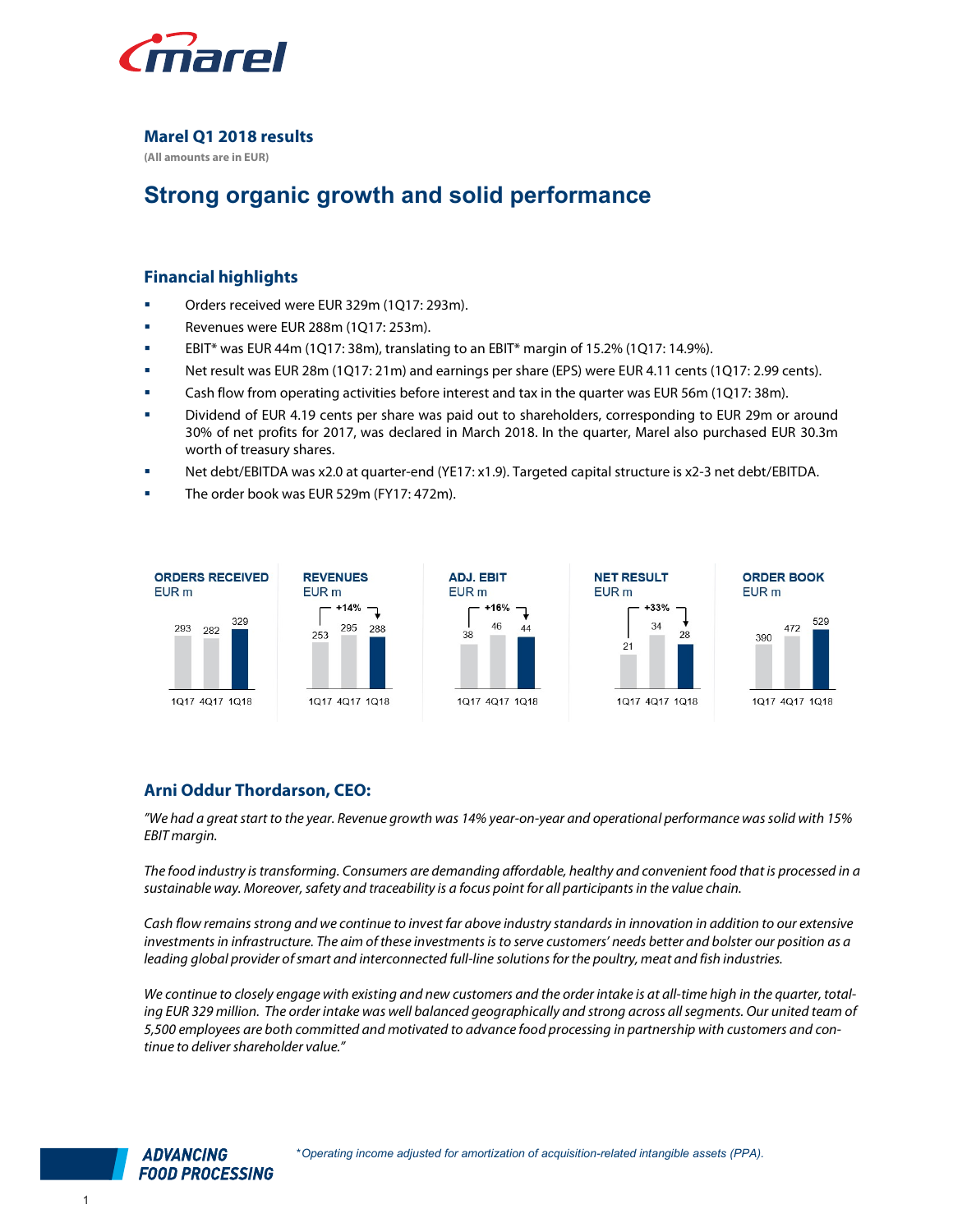

# Key Figures from Marel's operations in millions of EUR unless stated otherwise

| <i>inarel</i>                                                                                  |                |                |        |
|------------------------------------------------------------------------------------------------|----------------|----------------|--------|
| Key Figures from Marel's operations in millions of EUR unless stated otherwise                 |                |                |        |
|                                                                                                | Q <sub>1</sub> | Q <sub>1</sub> |        |
| As per financial statements                                                                    | 2018           | 2017           | Change |
| Revenues                                                                                       | 288,4          | 252,5          | 14,2%  |
| Gross profit                                                                                   | 111,5          | 99,5           | 12,1%  |
| Gross profit as a % of Revenues                                                                | 38,7%          | 39,4%          |        |
| Adjusted result from operations (EBIT) 1)                                                      | 43,8           | 37,7           | 16,2%  |
| Adjusted EBIT as a % of Revenues 1)                                                            | 15,2%          | 14,9%          |        |
| <b>EBITDA</b>                                                                                  | 55,3           | 46,0           | 20,2%  |
| EBITDA as a % of Revenues                                                                      | 19,2%          | 18,2%          |        |
| Adjustment for amortization of acquisition-related (in)tangible assets                         | (2,3)          | (6,2)          |        |
| Result from operations (EBIT)                                                                  | 41,5           | 31,5           | 31,7%  |
| EBIT as a % of Revenues                                                                        | 14,4%          | 12,5%          |        |
| Net result                                                                                     | 28,3           | 21,3           | 32,9%  |
| Net result as a % of revenues                                                                  | 9,8%           | 8,5%           |        |
| Orders Received                                                                                | 329,3          | 293,2          | 12,3%  |
| Order Book                                                                                     | 528,7          | 390,3          | 35,5%  |
| 1) Operating income adjusted for amortization of acquisition-related (in)tangible assets (PPA) |                |                |        |
|                                                                                                | Q <sub>1</sub> | Q <sub>1</sub> |        |
| <b>Cash flows</b>                                                                              | 2018           | 2017           |        |
| Cash generated from operating activities, before interest & tax                                | 55,6           | 37,9           |        |
|                                                                                                |                |                |        |

|                                                                                                | -- - -         | - 11           | $5 - 7$ |
|------------------------------------------------------------------------------------------------|----------------|----------------|---------|
| Net result as a % of revenues                                                                  | 9,8%           | 8,5%           |         |
| Orders Received                                                                                | 329,3          | 293,2          | 12,3%   |
| Order Book                                                                                     | 528,7          | 390,3          | 35,5%   |
|                                                                                                |                |                |         |
| 1) Operating income adjusted for amortization of acquisition-related (in)tangible assets (PPA) |                |                |         |
|                                                                                                |                |                |         |
|                                                                                                | Q <sub>1</sub> | Q <sub>1</sub> |         |
| <b>Cash flows</b>                                                                              | 2018           | 2017           |         |
|                                                                                                |                |                |         |
| Cash generated from operating activities, before interest & tax                                | 55,6           | 37,9           |         |
| Net cash from (to) operating activities                                                        | 44,2           | 32,7           |         |
| Investing activities                                                                           | (11,2)         | (9,7)          |         |
| Financing activities                                                                           | (43, 6)        | (37, 8)        |         |
| Net cash flow                                                                                  | (10,6)         | (14, 8)        |         |
|                                                                                                |                |                |         |
|                                                                                                | Q <sub>1</sub> | Q <sub>1</sub> |         |
| <b>Financial position</b>                                                                      | 2018           | 2017           |         |
|                                                                                                |                |                |         |
| Net Interest Bearing Debt                                                                      | 418,2          | 401,4          |         |
| Operational working capital 2)                                                                 | (10,4)         | 63,6           |         |
|                                                                                                |                |                |         |
| 2) Trade receivables, Inventories, Net Work in Progress and Trade payables.                    |                |                |         |
|                                                                                                |                |                |         |
|                                                                                                | Q <sub>1</sub> | Q <sub>1</sub> |         |
| <b>Key ratios</b>                                                                              | 2018           | 2017           |         |
|                                                                                                |                | 0,9            |         |
| Current ratio<br>Quick ratio                                                                   | 0,8<br>0,5     | 0,6            |         |
| Number of outstanding shares (millions)                                                        | 683,8          | 711,5          |         |
| Market cap. in billions of Euros based on exchange rate at end of period                       | 2,0            | 1,9            |         |
| Return on equity                                                                               | 21,7%          | 16,2%          |         |
| Earnings per share in euro cents                                                               | 4,11           | 2,99           |         |
| Leverage adjusted result 3)                                                                    | 2,0            | 2,2            |         |
|                                                                                                |                |                |         |
| 3) Net Interest Bearing Debt / LTM EBITDA                                                      |                |                |         |
|                                                                                                |                |                |         |



\*Operating income adjusted for amortization of acquisition-related intangible assets (PPA).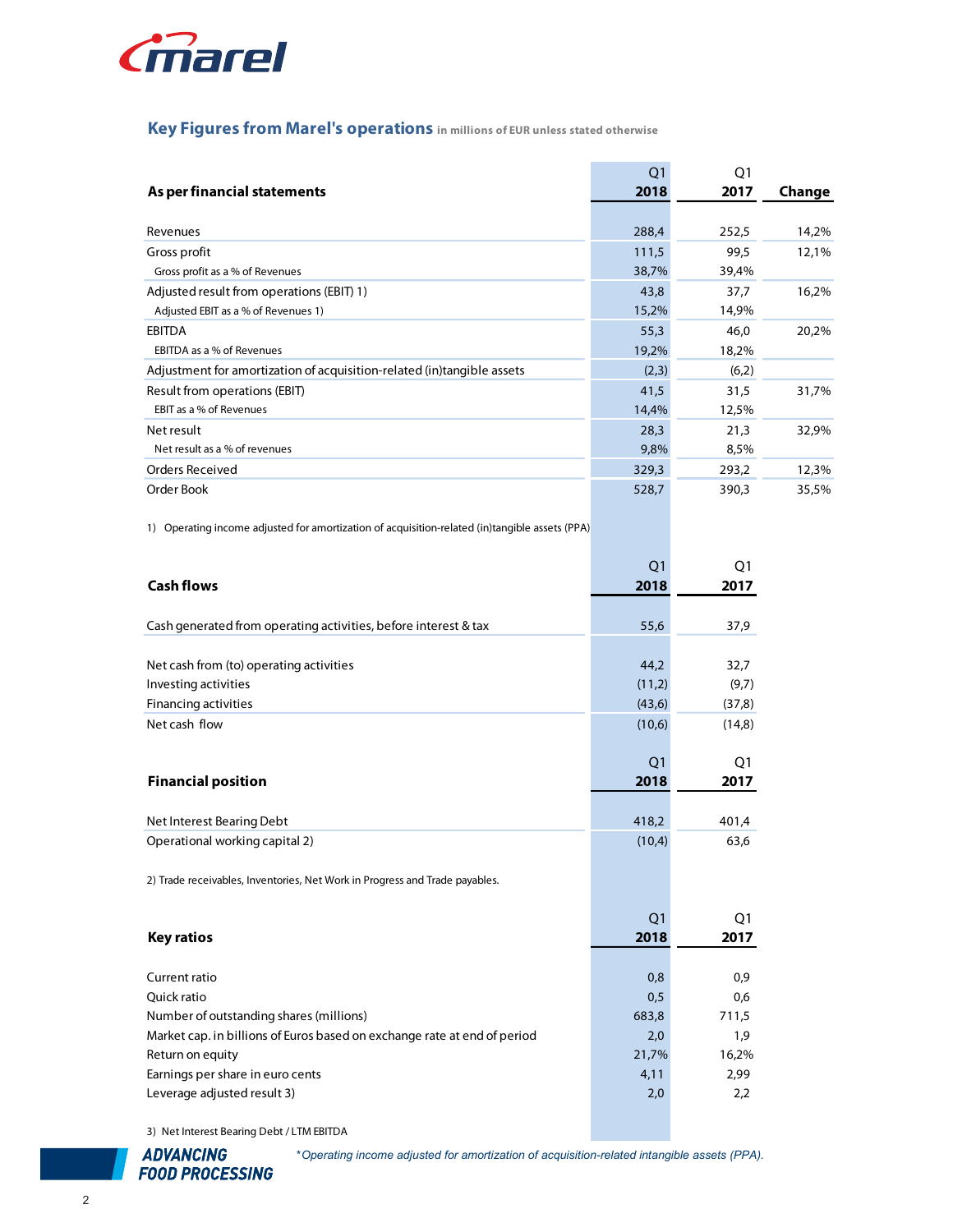

# Financial performance

- Minimal impact of IFRS changes
- Order book at good level, balanced across geographies and industries
- Stable and healthy profit margin for nine consequtive quarters
- Strong cash flow enables substantial investments in innovation and the future platform

#### IFRS impact

On January 1, 2018, Marel implemented the new IFRS standards. For detailed impact and explanations of these new standards reference is made to the 2017 Consolidated Financial Statements and 1Q18 Condensed Consolidated Interim Financial Statements.

Impact of these new standards in 1Q18:

- Impact of IFRS 9 (Financial instruments) was very limited because of recognized profit from amended financing in the opening balance sheet. The main impact was on net finance costs which was EUR 0.3 m higher, and in line with what was estimated at year-end 2017. Non material impact on adjusted EBIT.
- Impact of IFRS 15 (Revenues from contracts with customers): Revenues were EUR 288m with an adjusted EBIT of 44m, but would have been EUR 292m and EUR 47m respectively before the IFRS 15 effect. Biggest impact on deferred revenues and adjusted EBIT was within Marel Poultry. Increase in the order book was due to deferral of revenues by EUR 4m in 1Q18. Impact on EBIT estimated at year-end 2017 was close to zero, reason for deviation is mix and timing of delivery of orders to our customers.
- Impact of IFRS 16 (Leases), where lease assets and liabilities were added to the balance sheet, is minimal in 1Q18 and in line with what was estimated at year-end 2017. Non-material impact on adjusted EBIT, annual effect on EBITDA is estimated around EUR 8m and net interest bearing debt increased by EUR 31m, resulting in a x2.0 net debt/EBITDA leverage ratio at end of 1Q18.

Impact of main items on opening balance sheet as at January 1, 2018:

- IFRS 9: an increase in retained earnings of EUR 4m relating to modifications in the Group's loan facilities
- IFRS 15: deferred revenues of EUR 16m resulting in a decrease in retained earnings of EUR 9m, which deferral leads to an increase in the order book of EUR 16m (one time effect)
- IFRS 16 (early adopted): recognition of right of use assets and lease liability of EUR 33m. No impact on retained earnings

## Order book at good level, balanced across geographies and industries

Orders received were very strong in the first quarter. Market conditions are good and Marel's commercial position is benefiting from its full-line offering and steady launch of innovative high-tech products for smarter processing. Up 17% from the previous quarter, the EUR 329m of orders received were well spread geographically and across our three key industries. Larger greenfield projects weighed more heavily in the business mix of orders, but sales of standard equipment and spare parts were on track. As was the case for FY17, orders received over the quarter continue to exceed revenues in 1Q18.

The order book was EUR 529m at quarter-end, greenfields and projects with longer lead times constitute the vast majority of the order book. The strong order book continues to provide a good foundation for the operational year 2018.

Order Book & Orders Received EUR m



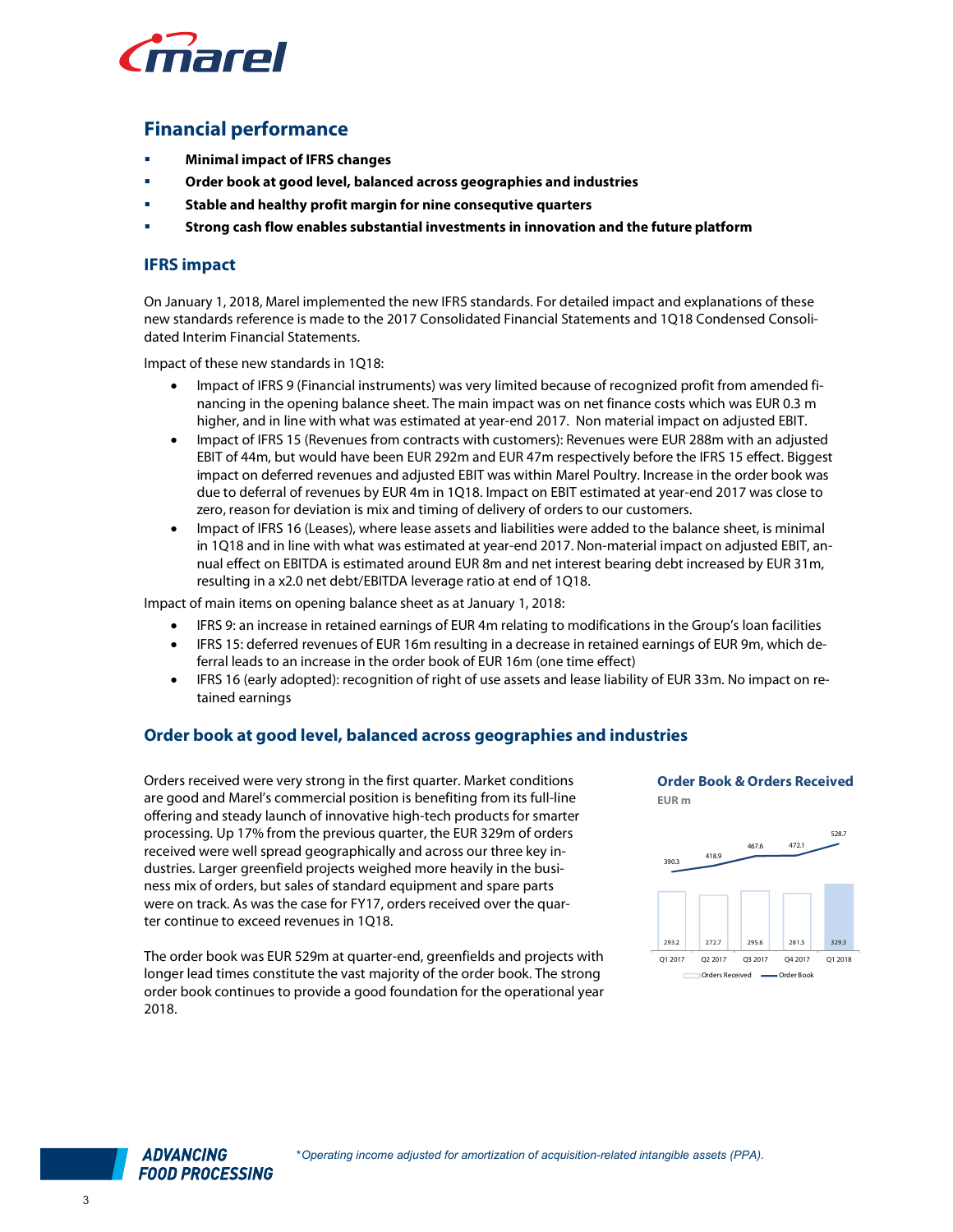

# Stable and healthy profit margin for nine consequtive quarters

Revenues were EUR 288m with an adjusted EBIT of 44m. Assembly and factory load was very high in key locations resulting in strong revenues. The recently implemented co-location strategy has allowed for better production management, which in addition to our recently extended Nitra facility and outsourcing has been a key success factor in improved management of the production load. Revenues were EUR 288m with an adjusted EBIT of 44m. Assembly and<br>actory load was very high in key locations resulting in strong revenues.<br>The recently implemented co-location strategy has allowed for better<br>production ma The recently implemented co-location strategy has allowed for better<br>production management, which in addition to our recently extended<br>Nitra facility and outsourcing has been a key success factor in improved<br>management of

#### Revenues & adjusted operating result

EUR m

|                                                      | 01    | O1    |        |
|------------------------------------------------------|-------|-------|--------|
|                                                      | 2018  | 2017  | Change |
| Revenues                                             | 288.4 | 252.5 | 14.2%  |
| Adjusted result from operations (EBIT) <sup>1)</sup> | 43.8  | 37.7  | 16.2%  |
| Adjusted EBIT as a % of Revenues <sup>1)</sup>       | 15.2% | 14.9% |        |

<sup>1)</sup> Operating income adjusted for amortization of acquisition-related (in)tangible assets (PPA).

For the ninth quarter in a row, we continue to deliver strong earnings growth with a stable profit margin of approximately 15% EBIT\*.

All industries delivered strong revenues in 1Q18. Poultry continues to be the biggest driver with EBIT of 18.6%. The meat industry showed marginal improvement in the quarter to 12.0%, but the fish industry is on track and showing margin improvements and improved their EBIT margin from 5.0% to 8.6% from year-end.



EUR m







## Strong cash flow enables substantial investments in innovation and the future platform

Cash flow was strong in 1Q18. Cash flow from operating activities before interest and tax in the quarter was EUR 56m (1Q17: 38m). Marel continues to invest in the business to prepare for future growth and full potential. Investment activities are expected to be, on average, above normalized levels for the coming period.

Net interest bearing debt (excluding lease liabilities) increased by around EUR 20m in 1Q18. At the same time Marel purchased EUR 30.3m worth of treasury shares to facilitate potential future acquisitions and paid out EUR 25m from the declared dividend (EUR 4.19 cents per share, corresponding to around 30% of net profits for 2017). Net debt/EBITDA was x2.0 at 1Q18, compared to x2.2 at 1Q17, in line with the targeted capital structure of x2-3 net debt/EBITDA.

Net result in 1Q18 was EUR 28m, up 33% compared to EUR 21m in 1Q17, translating to Earnings per share (EPS) of EUR 4.11 cents (1Q17: EUR 2.99 cents).

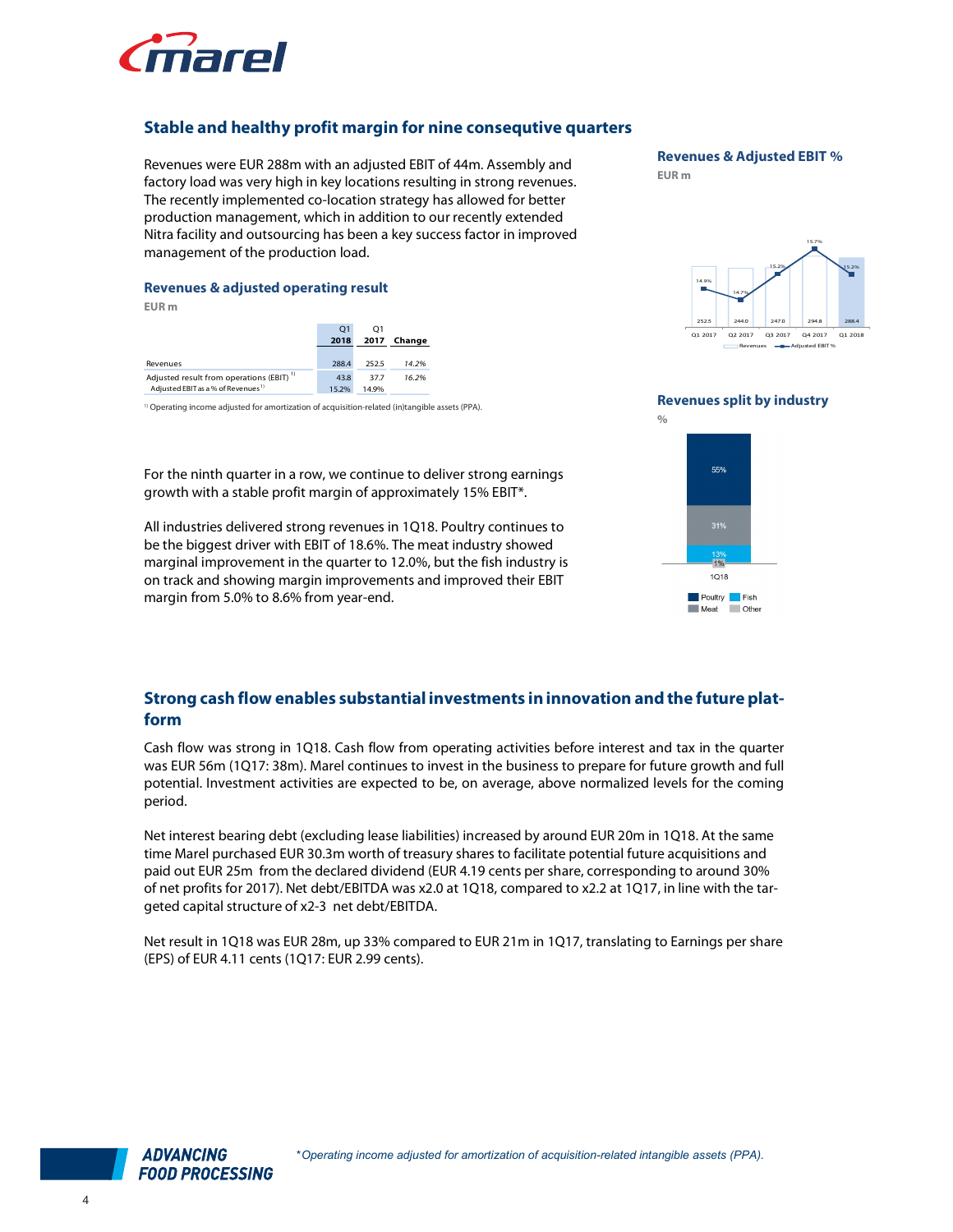

# Industry performance

- Poultry 55% of total revenues and 18.6% EBIT margin (p. 5)
- Meat 31% of total revenues and 12.0% EBIT margin (p. 6)
- Fish 13% of total revenues and 8.6% EBIT margin (p. 7)

#### Marel Poultry

Marel Poultry contributed EUR 157 million in revenues in 1Q18, or 55% of total revenues, translating to an adjusted EBIT of 18.6%.

With the most complete product range and the largest installed base worldwide, Marel Poultry is a leading global provider of advanced food processing systems and services for broilers, turkeys and ducks. The year started with strong orders received across all product groups. Projects were well distributed geographically with large order booked in the US, Poland, Australia and France.

Revenues in 1Q18 were the highest ever for Poultry at EUR 157m, up 17% (1Q17: EUR 135m), mainly due to higher assembly load in key locations. Solid revenues in the period ensured that the EBIT was high for the quarter or EUR 29m, up 31% YoY (1Q17: 22m). The EBIT margin was 18.6%, up from 16.5% in 1Q17. processing systems and services for broilers, tu<br>
d across all product groups. Projects were wel<br>
5, Poland, Australia and France.<br>
est ever for Poultry at EUR 157m, up 17% (1Q17:<br>
ions. Solid revenues in the period ensure EUR m<br>
Adjusted feat list of orcestion and product groups. Projects were well dis<br>
Adjusted in the US, Poland, Australia and France.<br>
Revenues in 1Q18 were the highest ever for Poultry at EUR 157m, up 17% (1Q17: EU<br>
higher Revenues in 1Q18 were the highest ever for Poultry at EUR 157m, up 17% (1Q1<br>higher assembly load in key locations. Solid revenues in the period ensured that<br>for the quarter or EUR 29m, up 31% YoY (1Q17: 22m). The EBIT marg

#### Key figures

| O1<br>O1<br>2017<br>Change<br>2018<br>157.4<br>135.0<br>16.6%<br>Revenues<br>Adjusted result from operations (EBIT) <sup>1)</sup><br>29.3<br>22.3<br>31.4%<br>Adjusted EBIT as a % of Revenues <sup>1)</sup><br>18.6%<br>16.5% | EUR <sub>m</sub> |  |  |
|--------------------------------------------------------------------------------------------------------------------------------------------------------------------------------------------------------------------------------|------------------|--|--|
|                                                                                                                                                                                                                                |                  |  |  |
|                                                                                                                                                                                                                                |                  |  |  |
|                                                                                                                                                                                                                                |                  |  |  |
|                                                                                                                                                                                                                                |                  |  |  |
|                                                                                                                                                                                                                                |                  |  |  |

<sup>1)</sup> Operating income adjusted for amortization of acquisition-related (in)tangible assets (PPA).

## Revenues & Adjusted EBIT

EUR m



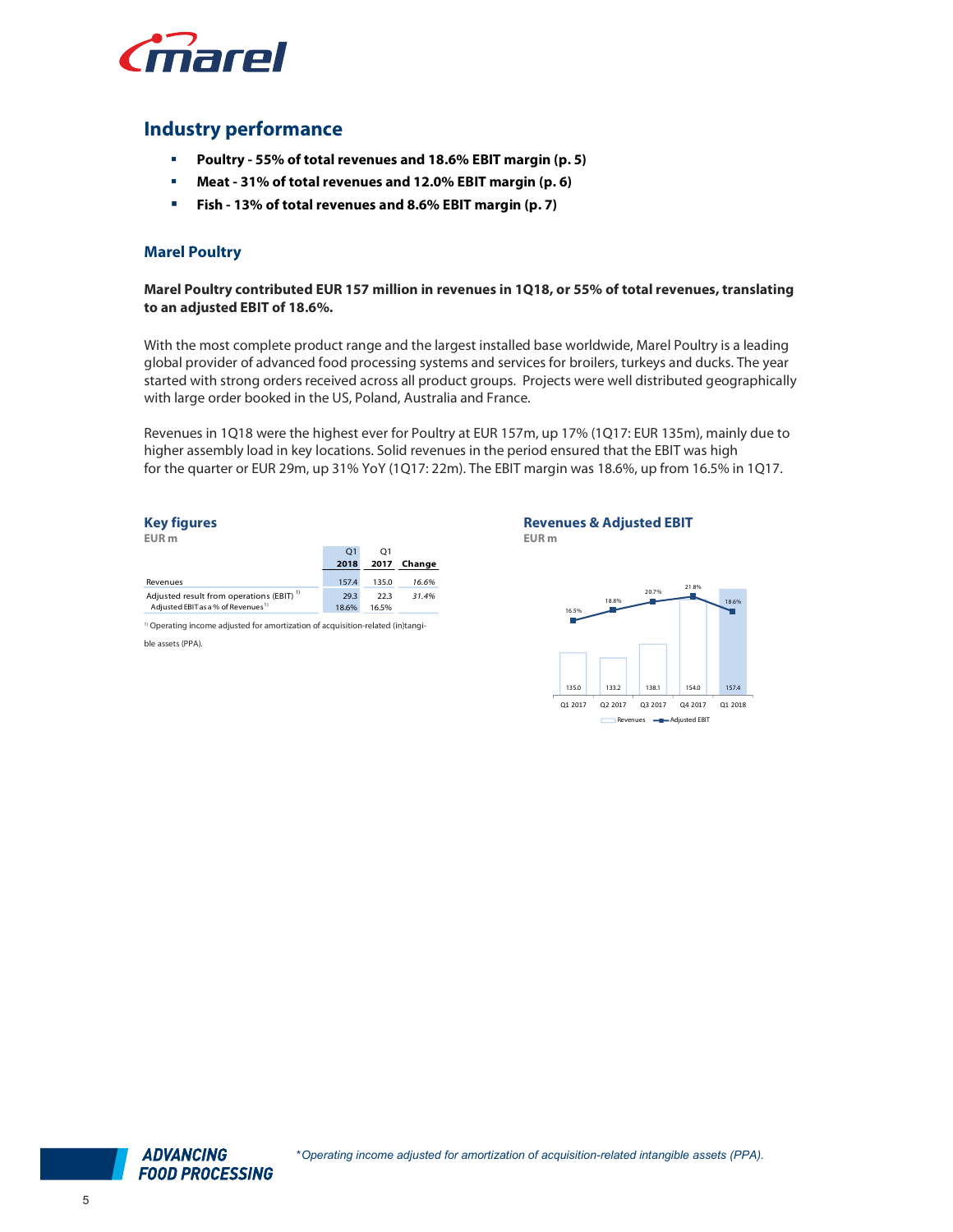

#### Marel Meat

#### Marel Meat contributed EUR 89 million in revenues in 1Q18, or 31% of total revenues, translating to an adjusted EBIT of 12.0%

| <b>Marel Meat</b>                                                                                                                                         |              |              |                  |                                                                  |         |                            |               |         |
|-----------------------------------------------------------------------------------------------------------------------------------------------------------|--------------|--------------|------------------|------------------------------------------------------------------|---------|----------------------------|---------------|---------|
| Marel Meat contributed EUR 89 million in revenues in 1Q18, or 31% of total revenues, translating to<br>an adjusted EBIT of 12.0%                          |              |              |                  |                                                                  |         |                            |               |         |
| <b>Key figures</b><br>EUR <sub>m</sub>                                                                                                                    | Q1<br>2018   | Q1           | 2017 Change      | <b>Revenues &amp; Adjusted EBIT</b><br>EUR <sub>m</sub><br>14.8% |         |                            |               |         |
| Revenues<br>Adjusted result from operations (EBIT) <sup>1)</sup>                                                                                          | 88.8<br>10.7 | 85.1<br>12.6 | 4.3%<br>$-15.1%$ |                                                                  | 13.1%   |                            |               | 12.0%   |
| Adjusted EBIT as a % of Revenues <sup>1)</sup><br>Operating income adjusted for amortization of acquisition-re-<br>1)<br>lated (in)tangible assets (PPA). | 12.0%        | 14.8%        |                  | 85.1                                                             | 79.4    | 8.0%<br>74.4               | 10.3%<br>95.5 | 88.8    |
|                                                                                                                                                           |              |              |                  | Q1 2017                                                          | Q2 2017 | Q3 2017                    | Q4 2017       | Q1 2018 |
|                                                                                                                                                           |              |              |                  |                                                                  |         | Revenues - Adjusted EBIT % |               |         |

Marel Meat had a good start to the year, with good order intake in both primary and secondary meat. Projects were well distributed geographically, with large orders booked in Spain, Russia and Japan. Several large promotional events took place in the first quarter, not least the IPPE in Atlanta and Marel Meat's own Show How in Copenhagen.

Over the course of 2017 diligent work was made on the integration of new team members into the front-line sales team. Several new products and improvements to previous machinery were launched in 2017 which has been very well received. Recent acquisitions have made Marel Meat a full-line supplier to the meat processing industry, from live animal intake to finished consumer product, and larger installations and greenfield projects have became more prominent.

Revenues in 1Q18 were good for Marel Meat. Factory load was very good in the quarter which improved revenues. Revenues were EUR 89m, up 4% (1Q17: EUR 85m) and adjusted EBIT was EUR 11m, down 15% YoY (1Q17: 13m), resulting in an adjusted EBIT margin of 12.0%.

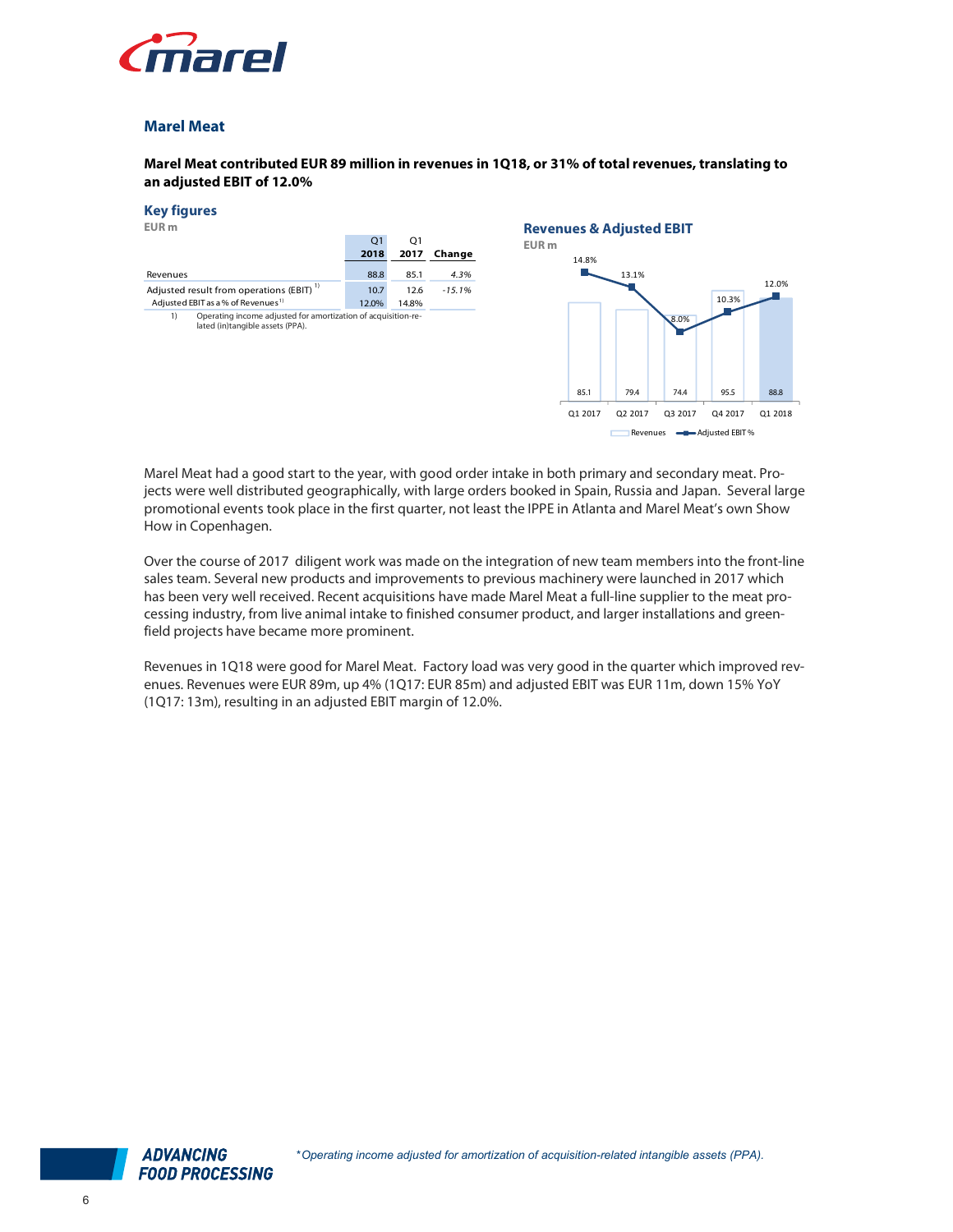

### Marel Fish

Marel Fish contributed EUR 39 million in revenues in 1Q18, or 13% of total revenues. The adjusted EBIT margin was 8.6%, which is an improvement from 4.3% for the full year 2017 but still below long term targets.



1Q18 was a strong quarter for Marel Fish. Projects were well distributed geographically and between different products. Marel Fish is focused on providing full-line offerings for wild whitefish, farmed salmon and farmed whitefish. Large orders were secured in Namibia, Faroe Islands and Latvia.

Marel Fish generated EUR 39m in revenues and EUR 3m in EBIT (8.6% EBIT margin) in 1Q18. This is a 28% increase in revenues and a 65% increase from the EBIT of EUR 2m in 1Q17 (6.6% EBIT margin).

Marel Fish has been transformed in recent years and is on the right track as investments in innovation and standardization of the business has delivered good orders received and improved margins. It is worth noting that Marel Fish is close to reaching the same level of revenues as before discontinuing its onboard customized solutions in Seattle that accounted for approximately a third of total revenues in 2015.

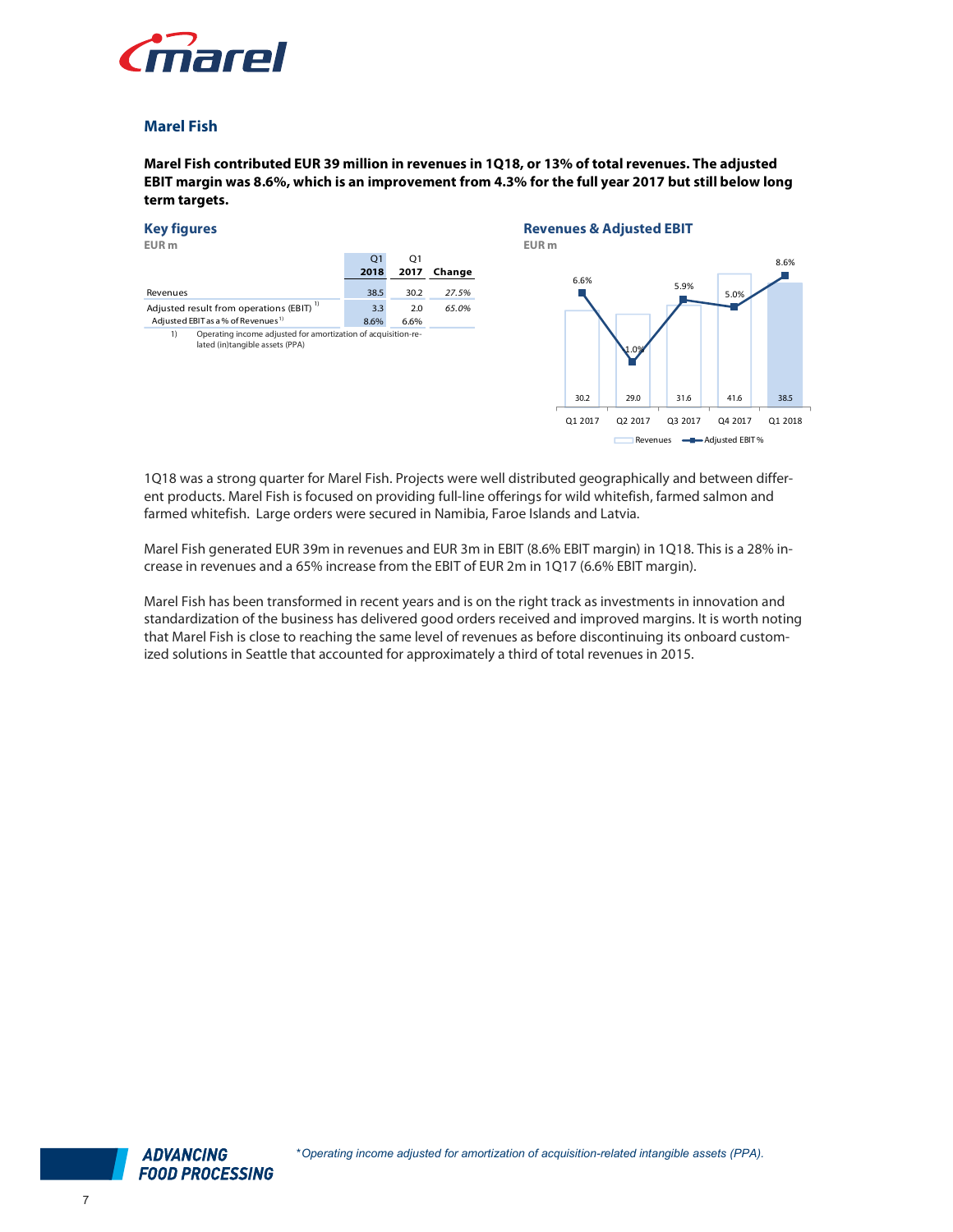

# **Dividend**

The 2018 Annual General Meeting held on March 6<sup>th</sup>, approved a dividend payment of EUR 4.19 cents per outstanding share which was paid to shareholders in March. The dividend corresponds to approximately 30% of the 2017 net result of EUR 29m, and is in line with Marel's dividend policy that states that dividends or share buy-backs are targeted at 20-40% of the net results.

# **Outlook**

In light of the good results delivered in 2017 and robust order book, we expect strong organic revenue growth in 2018.

Marel is targeting 12% average annual revenue growth in the period 2017-2026, by market penetration and innovation, complemented by strategic partnerships and acquisitions.

- Marel's management expects 4-6% average annual market growth in the long term. Marel aims to grow organically faster than the market, driven by innovation and market penetration.
- Maintaining solid operational performance and strong cash flow supports average 5-7% revenues growth annually by acquisition.
- Marel's management expects Earnings per Share (EPS) to grow faster than revenues.

Growth will not be linear but based on opportunities and economic fluctuations. Operational results may vary from quarter to quarter due to general economic developments, fluctuations in orders received and timing of deliveries of larger systems.

#### Investor meeting and webcast

On Tuesday April 24, 2018, at 8:30 am (GMT), market participants are invited to an investor meeting where CEO Arni Oddur Thordarson and CFO Linda Jonsdottir will give an overview of the financial results and operational highlights. The meeting is conducted in English and will be held at the company's headquarters in Iceland.

Please note that the meeting will also be webcast live on marel.com.

### Financial calendar

Marel will publish its interim and annual Consolidated Financial Statements according to the below financial calendar:

- Q2 2018 results July 25, 2018
- Q3 2018 results October 31, 2018
- Q4 2018 results February 6, 2019

Financial results will be disclosed and published after market closing.

#### Investor relations:

Tinna Molphy, Manager in Investor Relations, investors@marel.com and tel: (+354) 563 8603.